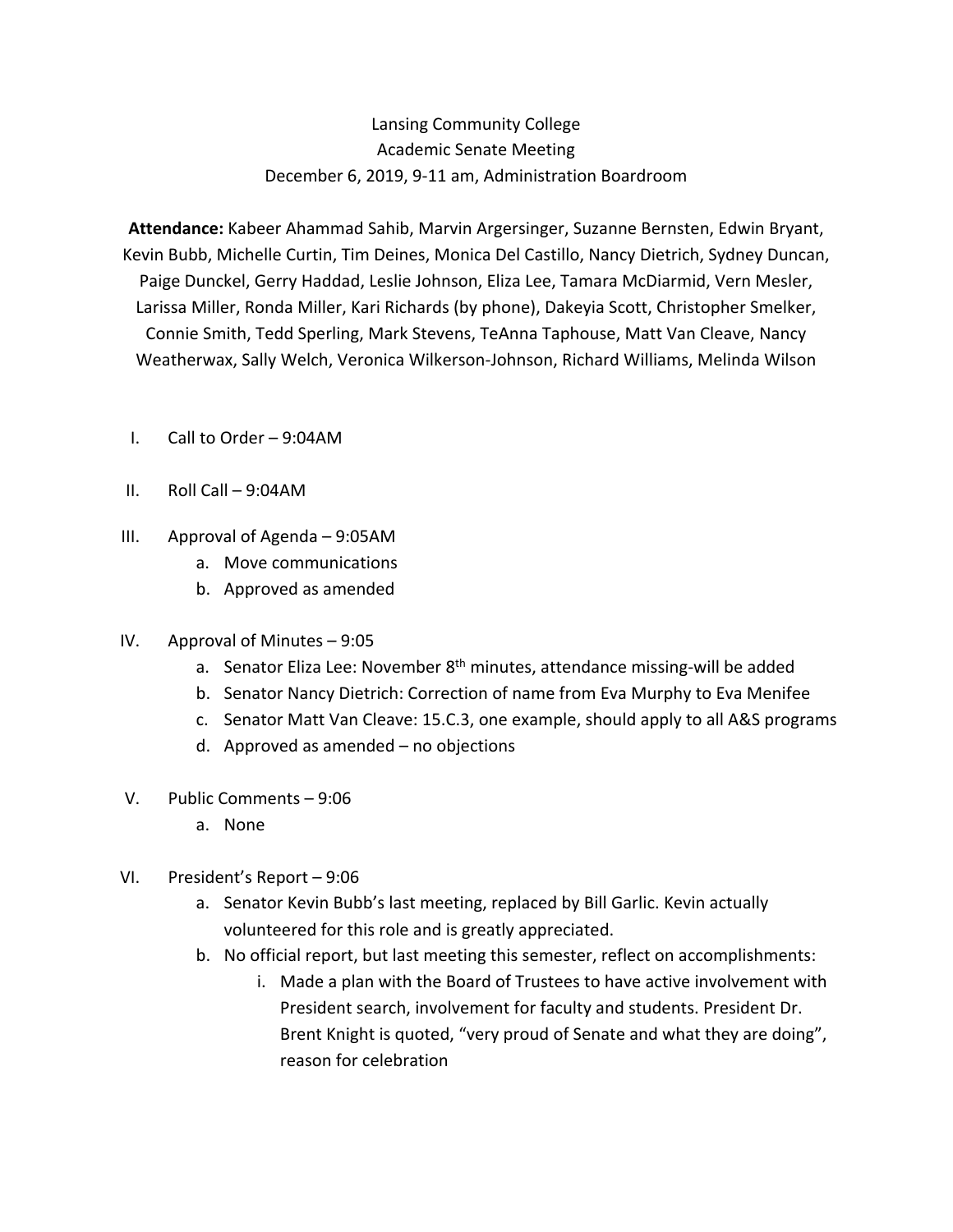- ii. Board is very happy with the Academic Senate and has invited the Senate to report regularly to what the Academic Senate is completing
- iii. Conversations have been robust, but stayed strong, compromised and come together, invaluable conversations to input into sections
- iv. Make recommendations that student success is important that faculty be responsive to timely emails.
- v. Recommendations to involvement in academic matters, very impactful.
- vi. In celebration, give yourselves a hand.
- VII. Provost's Report 9:10AM
	- i. No official report, but acknowledge Senator Michelle Curtin's statements of accomplishments by Senate this past semester.
- VIII. Consent Agenda 9:10AM
	- a. Curriculum Committee Recommendations
		- i. NEW COURSE PROPOSALS for MTA: ENGL 200: Introduction to Literature
		- ii. NEW COURSE PROPOSALS not for MTA: MUSC 109: Studio Class
		- iii. REVISED COURSE PROPOSALS: COMM 200 –Small Group Communication; COMM 130 –Fundamentals Public Speaking; RELG 150 - Intro to World Religions; RELG 211 – Asian Religions and Traditions; HUMS 140 – The Art of Being Human; COMM 120 – Dynamics of Communication
		- iv. Approved without objection.
- IX. Communications 9:11AM
	- a. Senator Gerry Haddad: Meeting with COP committee, determined a little more organization is necessary, definitions necessary, policy vs procedure/rule, misunderstanding what might be, what is, etc. Determine a reorganize, work on necessary adjustments to college catalog. Determined to define more. 3<sup>rd</sup> meeting, but his first.
	- b. Senator Ed Bryant: Met with Michelle Richard, Deputy to the Senior Advisor to the Governor for Michigan Prosperity, about how to reach students who are in the lower quadrant. Preliminary and fact findings. Encourage faculty to ask students what students need. How to provide students who have been out of education for 10 years, how to leverage the services provided. Counseling, mentoring suggested. Classes simply for adults to help, he doesn't believe so. Are we developmental education? Meeting tonight in Flint with Higher Education.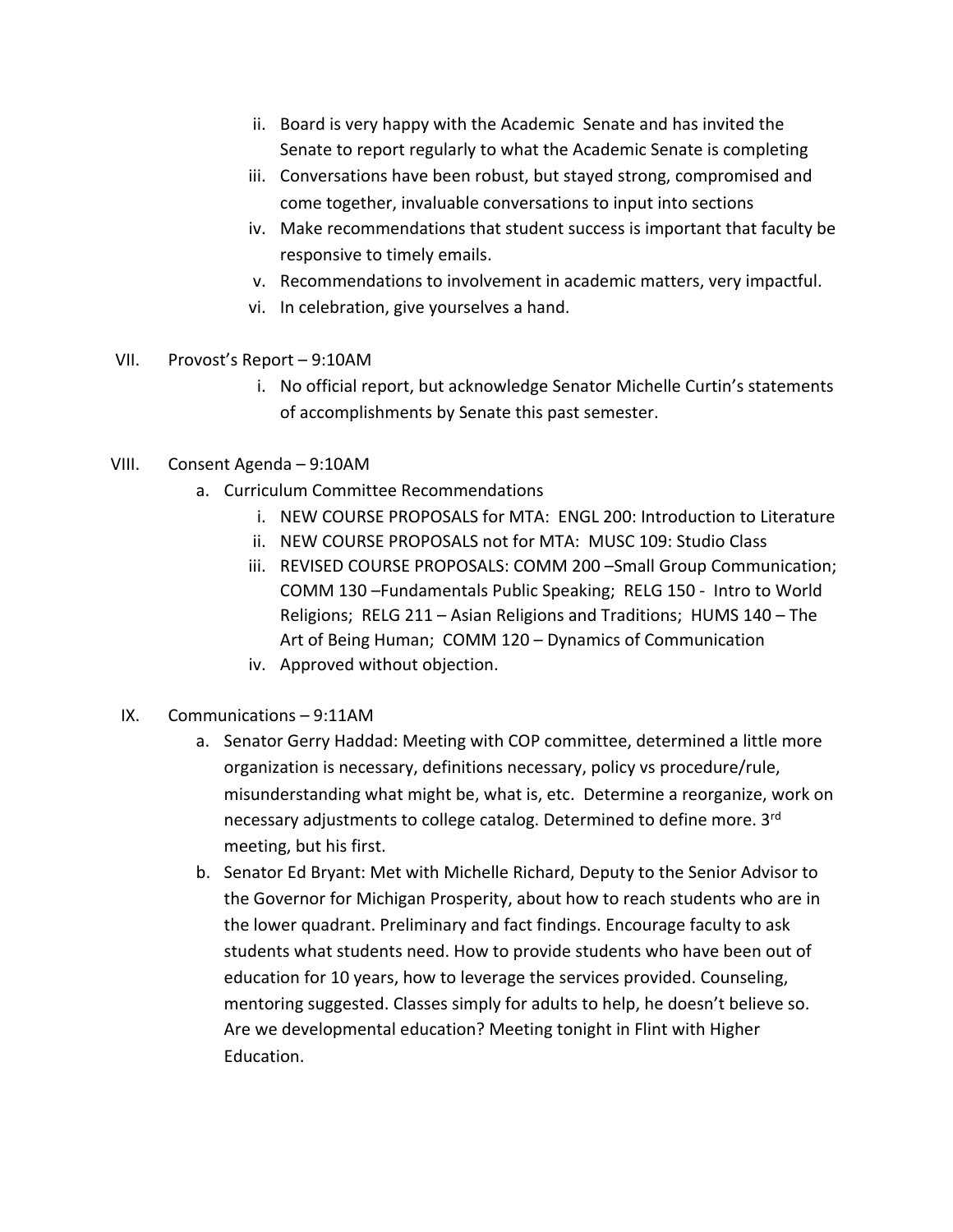- X. Standing Committee Reports- Q & A
	- a. None
- XI. Update on LCC's Institutional Learning Outcomes- CASL-9:15AM
	- a. Director of Assessment Karen Hicks, view PowerPoint, working on essential learning outcomes. Work on outcomes from 2015 visit. Work with CASL and AA to work on outcomes into one set of institutional outcomes. Finish draft of ELO's this semester, next semester receive feedback from Staff. Next is Learning Goals, not established yet. Where should we expect our students to be? Visit these cycles regularly for review (every 4 years).
	- b. Co-curricular assessment, discussed definition last year at Senate. What, how could be reviewed. Focus on design, round up committee and goal is to implement next fall.
		- i. Q&A:
		- i. Q&A: 1. Senator Richard Williams: Wondering if the CASL assessed noncredit student learning,
			- a. Karen Hicks: Not yet, review after co-curricular.
			- 2. Faculty Jim Luke: Institutional essential outcomes, not statements, are we also taking a look at ELO2 sub items, took from ASSCU, they are dated, is the opportunity to re-evaluate them.
				- a. Karen Hicks: Reviewed all Michigan colleges and reviewed ELO's and these outcomes are as is and in alignment. This cycle happy where they are at.
				- b. Senator Michelle Curtin will reach out to Jim to review further.
- XII. Curriculum Committee Process- Senator Larissa Miller 9:21AM
	- a. Update and new processes, prizes for participation. FT in nursing, 14<sup>th</sup> year in January, 1<sup>st</sup> yr. on Curriculum Committee and first year with Academic Senate, thank you to achieve this position and enjoying the opportunity.
	- b. Review PowerPoint. 20 individuals on committee, faculty input, representing all divisions and programs. Tami McDiarmid and Tracy Nothnagel are the newest thanked for strength by divisions representatives, Kelly Ellis and Laure Kinne. Kari Richards is past chair and current chair of TRT, huge voice and support. Penny Tucker for keeping updated with organization. Karen Hicks, handle with curriculum, helps keep Curriculum Committee moving along. Meetings twice a month, 1<sup>st</sup> and 3<sup>rd</sup>, in Admin 200. TRT is a sub-committee of the Curriculum Committee and are the individuals who dig deep into new course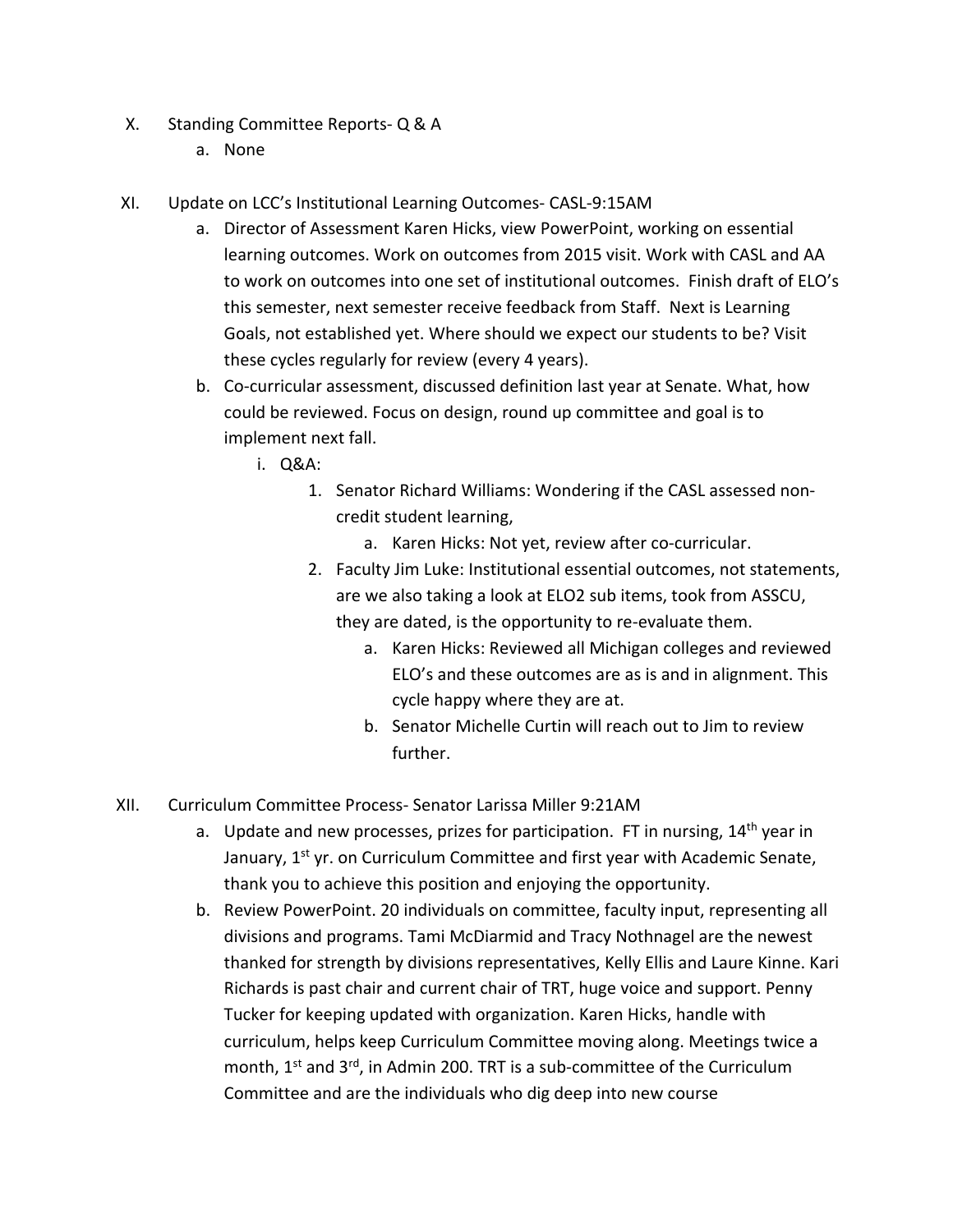proposals/programs and revised courses. What do we do? Review all new course proposals, revised courses, and courses for General Education and MTA requests, approve course cancelations. Rafeeq is keeping all updates in single documents, one step in approval of courses/pathway and do vote. Only vote to move forward to Academic Senate and Provost Cabinet. How many courses have been reviewed this semester? 178 courses so far this semester, courses interacted with (moved, changed, new, canceled)

- c. Curriculum Committee Flow Chart reviewed: New and revised courses, one link of chain of professionals. Review process flow chart. New in process, instead of filling out paper form, we are switching to on-line systems-new big pieces. Big shout out to Karen Hicks for her assessment knowledge. At meetings, checking for typos, outcomes, etc. Helps us identify the experts along the way, revise curriculum committee, and to HLC, external auditors.
- d. Q&A;
	- i. Senator Tedd Sperling: Error on edge of forms being lengthy and tedious.
	- ii. Penny Tucker: New forms will reduce information visible. Will limit your choices to drop down items. Able to see who has approved.
	- iii. Campus wide, check points, asked to bring back to next meeting as unable to view on screen.
	- iv. 5-star ticket portal will be an upgrade for campus, more to come
	- v. Took on initiatives, communication from CC to community, to help fellow faculty to understand. Maybe during future PD days, provide visuals.
	- vi. Follows Robert Rules (Lite), really good chocolate-multi international chocolates, Bloom's, Cricket-team effort
	- vii. Senator Melinda Wilson: How long does it take to complete process? Submitted revisions, one piece not approved.
		- 1. Two week interval. Handful sent back due to clarification, updates out of 178
		- 2. If vetoed, with new work flow, courses can be revised through the process.
	- viii. Senator Veronica Wilkerson-Johnson: Copy for faculty of Flow Chart?
		- a. Yes, once final document authorized by Provost Cabinet, we will forward.
- XIII. Student Advisory Committee Update- Senator Monica Del Castillo 9:48AM
	- a. Coolest committee on campus, discussed at round table set up for the students advisory to take up, anyone remember one recommendation sent on? No response, student government? Why we do not have one? Follow up on for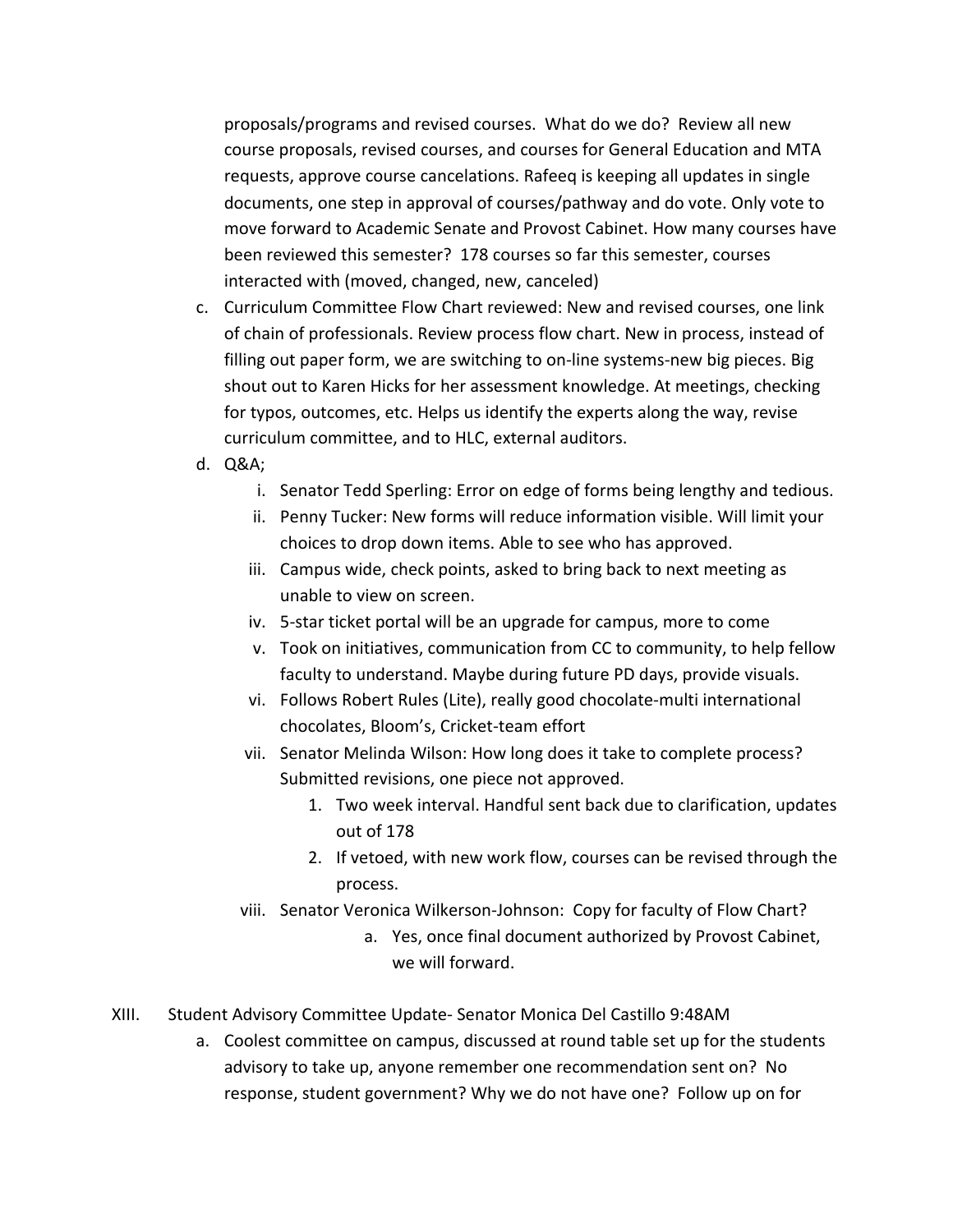need or interest. First, meeting with members invited 4-5 stakeholders to start conversation. Student senators at meeting, after discussion, there might be interest. Discussion went to add another student club, have equal to an Academic Senate, and have a student senate, invited club/student organization advisors and their officers, as those are students already engaged in their particular club. 32 attended meeting, mostly students-handful of advisors. Week before meeting, article in The Lookout about student engagement.

- b. Senator Chris Smelker: Student Advisors, great to see, shocked how many, bring forth to a student government, didn't know how many organizations
- c. Senator Mark Stevens: Had student government years ago, provided nice things for students. 1 if you have, probably going to need a budget, talked about not reinvent the wheel, look at past, and look at a model-MSU to go forward. Voice is critical, not much currently. No spirit shop available. Need some representation from student body.
- d. Student Senator DaKeyia Scott: President of student advisory, not surprised by what organizations attended. We don't have a voice here, limited to what we can do with our group, limited. Herself and others who want to be heard.
- e. Senator Monica Del Castillo: Leadership, coordinator, resources (room to meet), clerical type support, tech support, potential of a standalone Student Senate with guidance-leadership from this body; looking at rotating door of students, how to accommodate. Net meeting, January 24<sup>th</sup>, with all groups and others, review the recommendations that came out of brainstorming and prepare next steps. Will report back to what direction will be taken. Did research, student senate are not a lot at 2 or 4-year schools. If move forward, we will be cutting edge on student input for what the college does.
- f. Senator Michelle Curtin agrees that this body can be involved in future generations at LCC.
- XIV. Counseling- Monica Del Castillo 9:57AM
	- a. Pass around an article, front page, MSU paper few weeks back, "Its more common than you think….", why talking about counseling?
		- i. Changes in Counseling, location changes-previously three counselors around campus, all now located in the Center for Student Support in StarZone.
		- StarZone. ii. Staffing adjustments, 4 licensed professional counselors on campus, Carlotta Walker working with TRIO program, required a full-time counselor in program.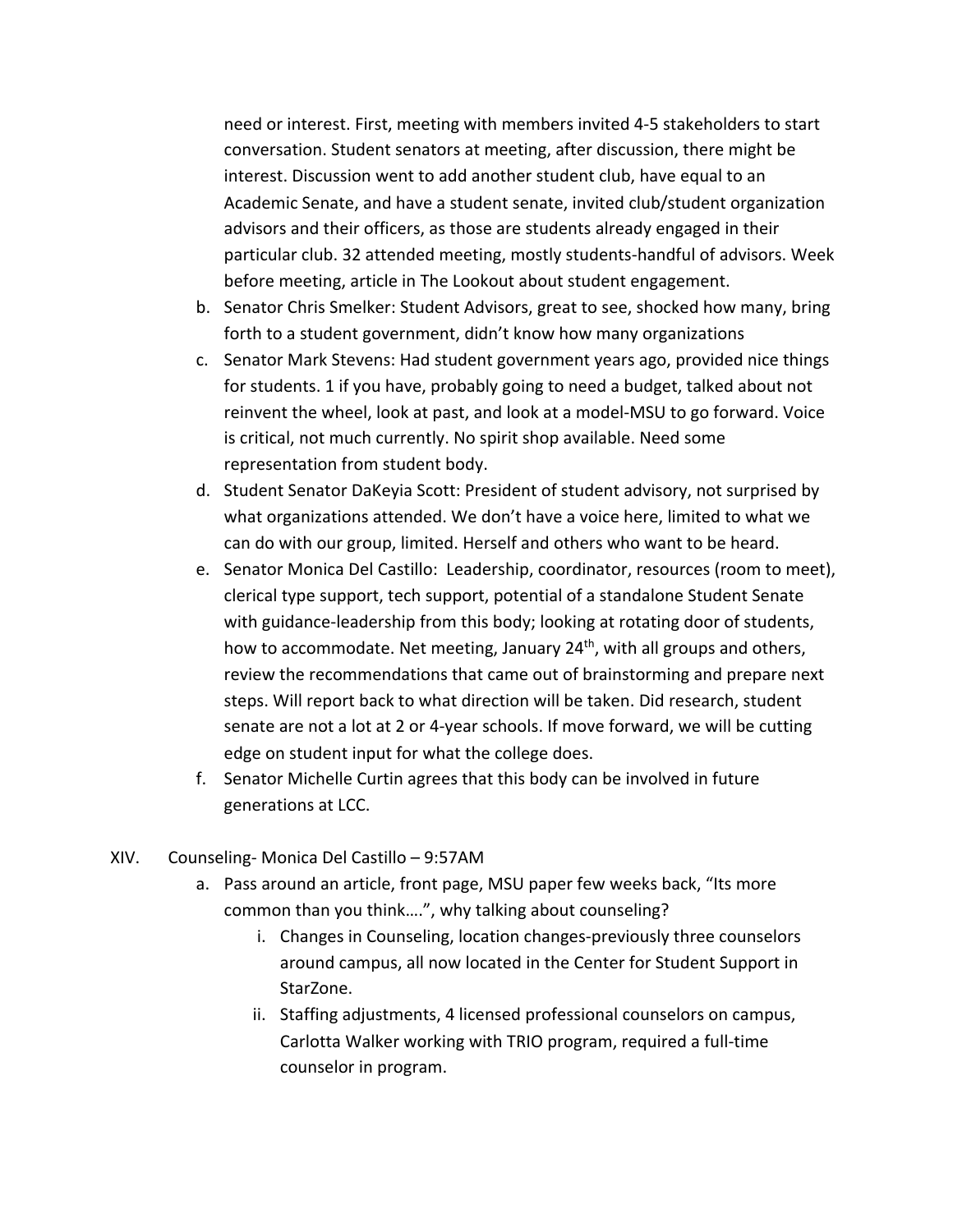- b. Changes in Local and national requirements. What is the role of counseling at LCC? Especially with 18 success coaches-what are the differences from counseling? Lack of mental health and increase of suicides and mass shouting across country.
- c. Who do we see in counseling? Viewed PowerPoint picture
	- i. Who we are, 3 license professional counselors.
	- ii. Frequently asked questions, see PowerPoint
		- 1. Cost, free to students
		- 2. Types, anxiety, Poor coping skills
	- iii. Co-parenting, helicopter parent, fighter jet parent-students don't know how to problem solve. A lot of trauma has occurred
	- iv. Depression, grief and loss, relationship loss, adjustment to issues, adjustment to gender identify, suicide and risk assessments.
	- v. Counselors see via appointments or emergency walk-ins (or go to situation)
	- vi. Examples of situations:
		- 1. Student harming self in class due to mental break down, called by instructor, able to assist student and instructor.
		- 2. EMT class, reviewing a scenario a suicide, roll play, Marine was going to be EMT to provide service, walked into situation and lost it, student had found Sgt. Hung himself 5 yrs. before.
		- 3. Student arrived admitting to taking a handful of pills an hour prior, EMT was called.
		- 4. Students struggle with test anxiety. Fear of not being successful
	- vii. Provide Psychological evaluation, loss of students and staff, counselors called to class rooms to talk about peers and talk, provide handouts on grief and loss.
	- viii. Counselors consult with faculty and staff to discuss students of concern. Attend conferences to learn best practices to assist faculty/instructors/students.
	- ix. Facilitate community events to help
	- x. Possible active shooter on campus: roommate of possible shooter was an LCC student. Counseling was able assist student through the process and get through to graduate from the Fire Academy.
	- xi. Enrollment trend/statistics: continue to decline, funding shifting to help review enrollment success. Success coaches added to assist with matter. Counseling assessment of students in mental health can assist the college's liabilities and safety of others.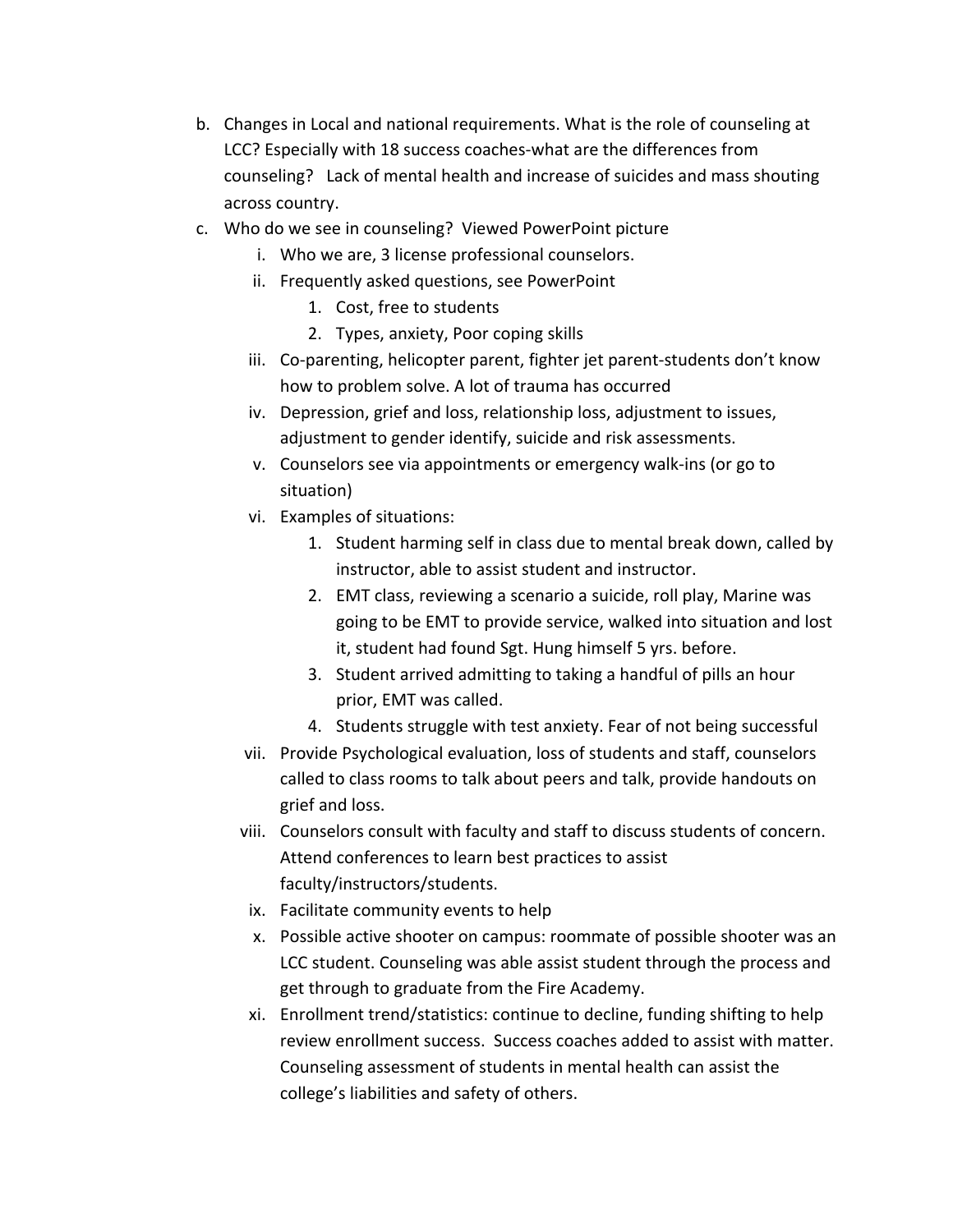- xii. Stats: January-October 10<sup>th</sup> data (PowerPoint)
- xiii. Despite overwhelming data, associate dean and dean aware of the need and are working very hard to get additional support. Since beginning of planning and budget cycle, are positive for more support in the upcoming semester or two. Big difference to where we are, the acknowledge and commitment to provide more counselors for our students
- xiv. Q&A:
	- 1. Executive Vice President Lisa Webb Sharp: This is beyond students, we are marketing as a college on a broader effort, with the determination, we think it's important that employees learn to recognize when someone needs helps, no matter what role is on campus. Does this person need other support other than our self, student focus? More to come in January about a broader effort to help staff/faculty to identify and recognize student in need.
	- 2. Senator Ed Bryant: If we are going to provide services, students advising of problems, talk about needs of counseling and hope that in the budget process to put the money where our priorities are.
	- 3. Senator Leslie Johnson: Those in classrooms, know the issues. With senate having influence on budget recommendations, I believe it's important to make that recommendation.
	- 4. Senator Monica Del Castillo: Recognize the issues and ask the admin to encourage and support. Our leaders are aware and are looking to get the support needed. Mental Health is about all of us, not just students.
- xv. Senator Michelle Curtin: Thank you for raising awareness. If want to obtain further information, reach out to Monica Del Castillo.
- XV. Small Group Discussion- Meaningful Feedback 10:20AM
	- a. See Appendix I.
	- b. Non senators are welcome to leave, but would love for them to stay and discuss.
	- c. Gather input and information in developing those policies and procedures we are drafting.
	- d. Discussions begin at tables: 10:21AM
	- e. Reminder by Senator Michelle Curtin to get through all questions: 10:35AM
	- f. Called to order, with possible follow up at future meeting: 10:53AM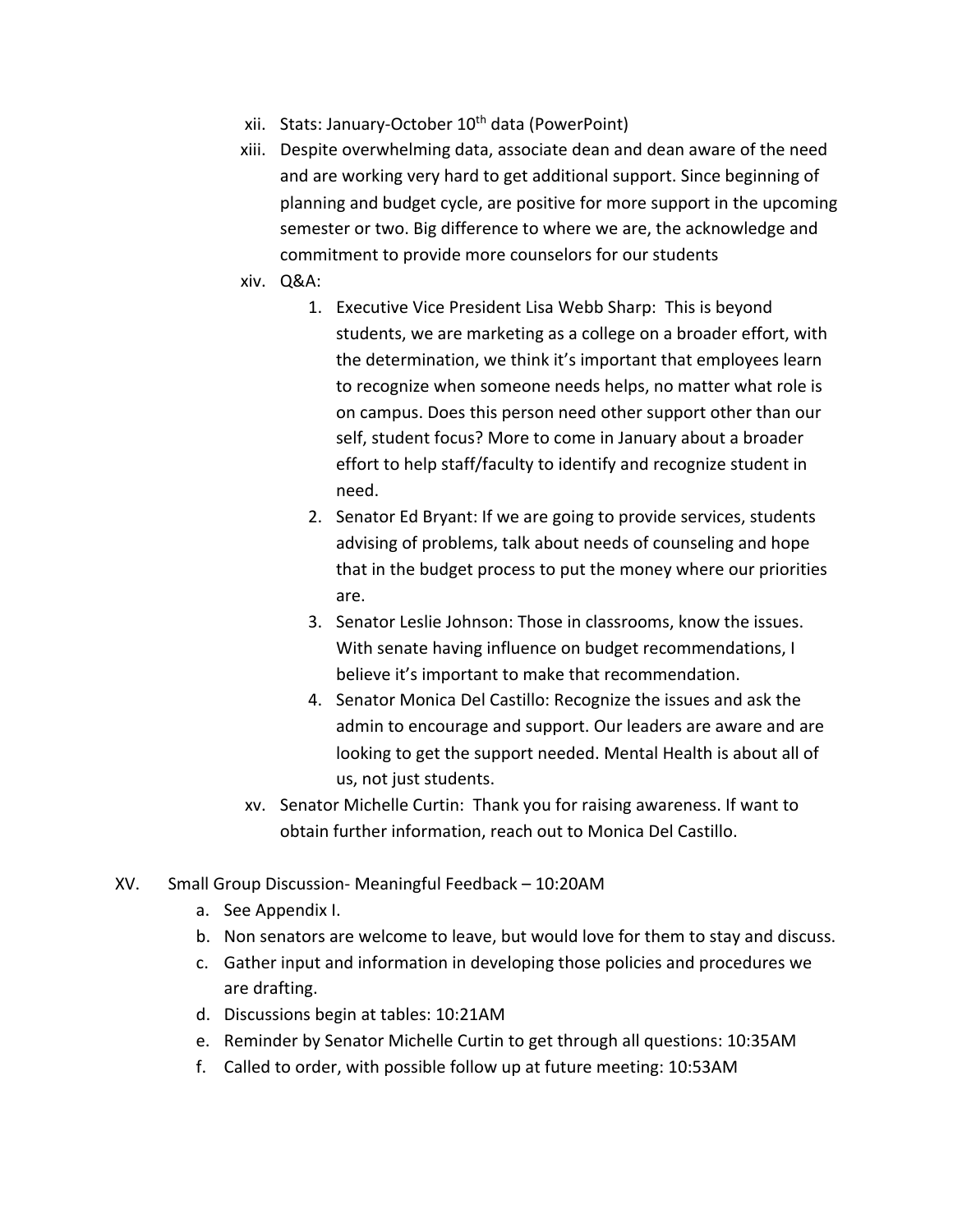- XVI. Potential Future Agenda Items 10:53AM
	- a. Senator Leslie Johnson: 1. Request to look at the charter and membership of the Curriculum Committee be reviewed. Having the Co-Chairs as faculty and administration needs to be reviewed. 2. Educating ourselves and considering changing the attendance policy as it is negatively effecting student success outcomes.
	- b. Senator Larissa Miller: Review 5-star forms for new courses/pathways, revised courses from Curriculum Committee
	- c. Focus discussion the senate can broadening review of the Guided Pathway projects. And educate the advisors of the Pathways and more options to broaden.
	- d. Jim Luke: Talk about CTE and OE
- XVII. Motion to adjourn
	- a. Motion by Senator Chris Smelker
	- b. Second by Senator Tedd Sperling
	- c. Approved without objection (10:55AM).

 *Purpose: The purpose of the Academic Senate will be to provide faculty input and advice to the administration concerning issues of College-wide educational philosophy, College- wide academic policy, and priorities in the College-wide deployment of capital or financial resources, except as covered by the scope of collective bargaining. The Senate will be proactive and collaborative in its approach, seeking consensus whenever possible, and will foster and support effective and transparent communication with the college community. Student learning is the ultimate goal of this body.* 

 Respectfully submitted by Academic Senate Secretary, Eliza Lee, with special thanks to Penny Tucker.